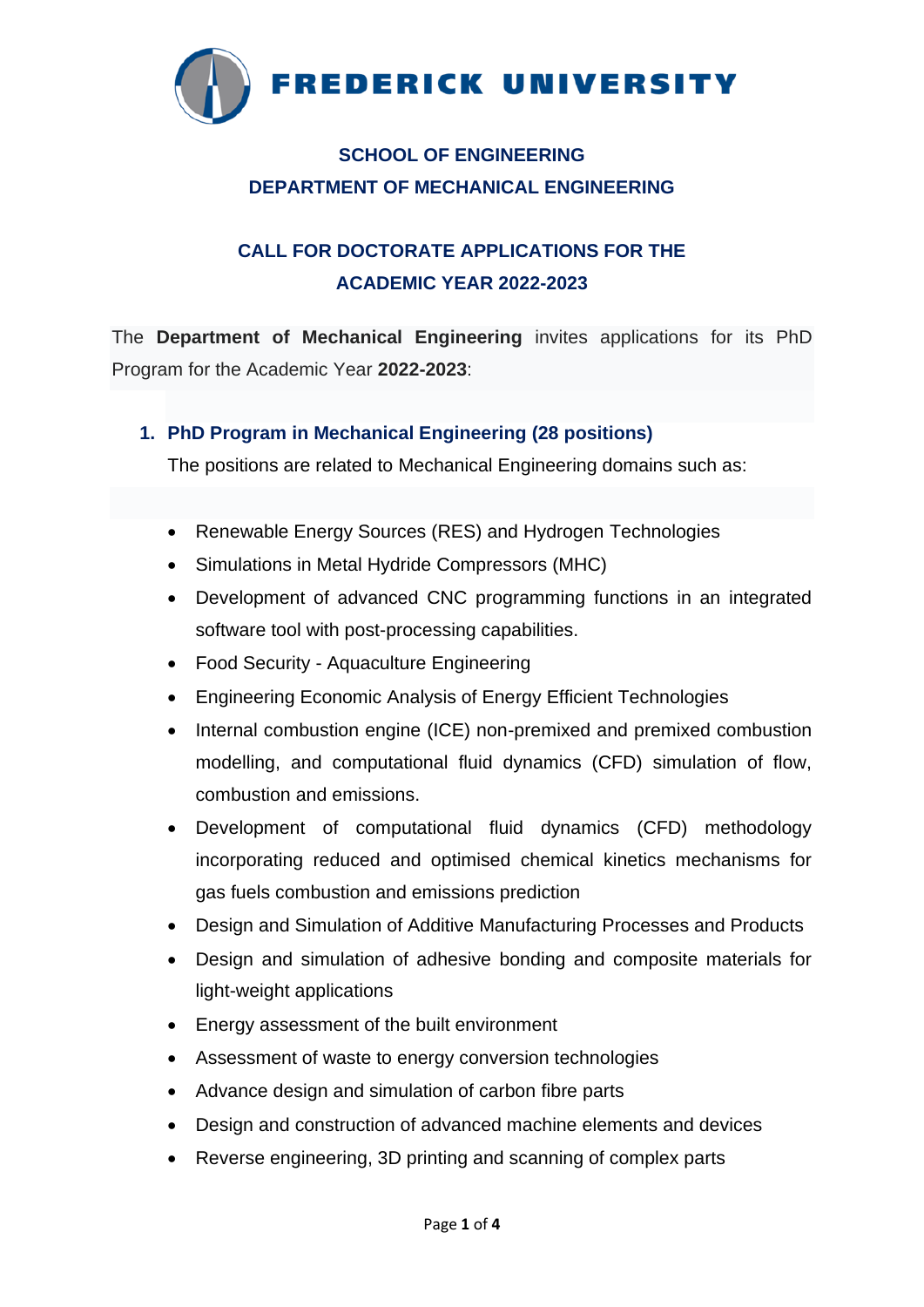- Further penetration of RES using Pumped Storage
- Green (RES/Hydrogen) Energy Supply Systems
- Construction of phantoms of human-organs to be used in various medical imaging modalities research and automation techniques for motions of medical phantoms to be used in various medical imaging modalities research
- Surveying environmental radioactivity in Cyprus: gamma and alpha (air, water, soil)
- Monte Carlo simulations in solid state systems (metals, semiconductor alloys)
- Medical Imaging algorithms (SPECT/PET): optimization and development
- Future Aircraft Design Synthesis and Multidisciplinary Optimisation
- Unmanned Aerial Vehicle (UAV) Design and Autonomous Flight
- Aircraft Flight Aerodynamics, Performance, Dynamics and Simulation
- Road Vehicle Aerodynamic Design and Performance Analysis
- Automotive Shock absorber Smart Continuous Fault Detection
- Driver behaviour recognition system for avoiding abnormality in driving
- Design of new road restraint systems
- Automotive crashworthiness and Crashworthy deformation of thin-walled structures

## **Doctoral Program Coordinator**

Professor Varnavas Serghides Email: [eng.sv@frederick.ac.cy](mailto:eng.sv@frederick.ac.cy)

## **Deadline for submission of applications:** September 16<sup>th</sup>, 2022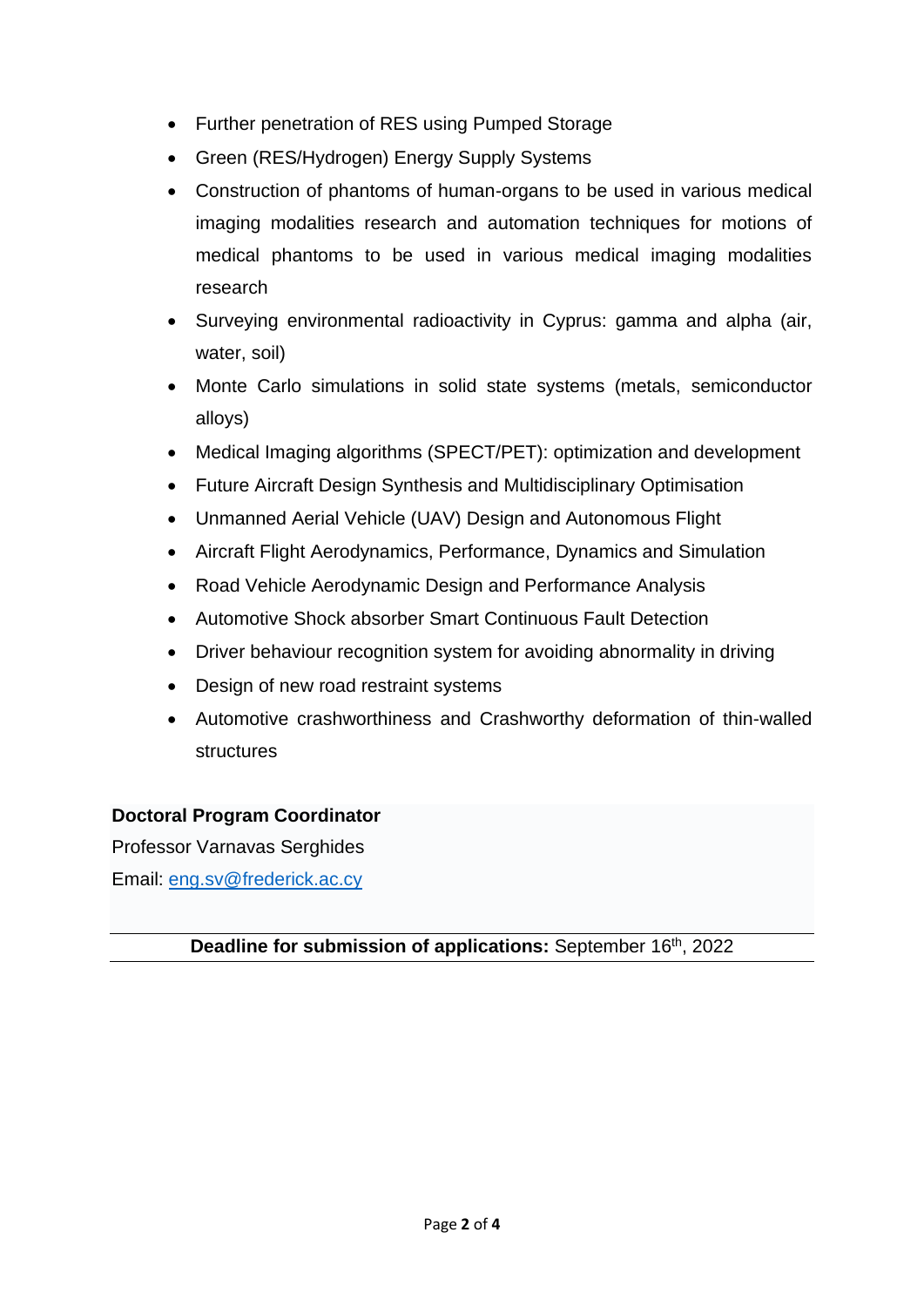## **Admission Criteria**

The Doctoral Program is based on the European Credit Transfer and Accumulation System (ECTS). The award of the PhD degree requires the completion of 180 ECTS and the normal duration of the program is three years.

Eligible applicants must hold a Master's degree granted by an Institution recognized in the country where it operates. Applicants who do not hold their Master's degree at the time of application, but will hold such a degree before the commencement of the Doctoral Program, are also eligible to apply but must submit a letter from their University's Registrar verifying that they are indeed eligible to graduate. The decision on their admission does not become official until the degree has been successfully received.

All candidates must have a very good knowledge of the English language.

For more information visit the University's Web site [\(HERE\)](http://www.frederick.ac.cy/doctoral/index.php?option=com_content&view=article&id=5&Itemid=107).

### **Applications**

All applicants must submit an application in due time, which must include:

- A completed **Application Form,** available online **(**[HERE](http://www.frederick.ac.cy/fu_documents/application_form.pdf)**)**
- An up-to-date **Curriculum Vitae**
- **Statement of Research Interests** (up to 600 words) describing the proposed area in which the candidate is interested in conducting research
- **Two (2) Letters of Recommendation**, at least one from an academic referee
- **Certified copies of all relevant degrees and transcripts**
- **Copies of any other supporting material**, such as, exams, awards, etc.
- **Proof of English Language proficiency,** such as, TOEFL, IELTS, IGCSE, Cambridge Certificate of Proficiency in English or any other equivalent language examination. Candidates, who have completed an undergraduate or graduate program where the language of instruction was English, satisfy the proof of English language proficiency requirement.

All application material must be submitted **in English**.

Candidates who meet all the admission criteria will be invited for an interview.